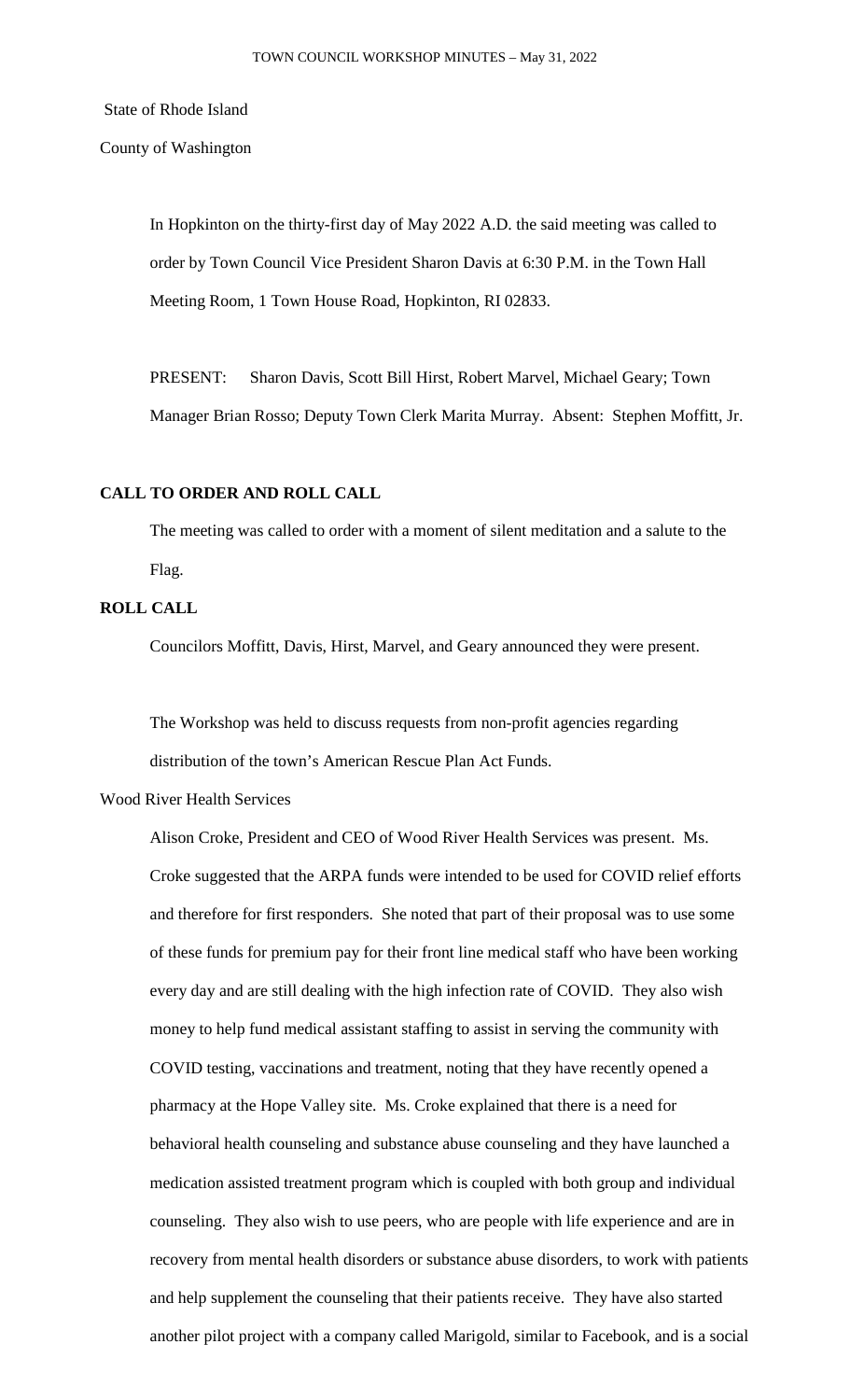network for people in recovery from a mental health or substance abuse disorder. This platform is monitored by clinical staff who will alert someone if they believe there is an issue so they can try to reach out and offer some resources. Councilor Davis asked Ms. Croke to reiterate for the record the amount that Wood River Health Services was asking for and she indicated that because they are a community health center that serves a broad region, they have submitted identical proposals to the towns of Charlestown, Richmond and Hopkinton. Included in that estimate was a 4% bonus for front line staff; medical assistant salary with fringe benefits; and, the cost for the pilot program with Marigold for years two and three. Their total request to Hopkinton is \$196,077. Councilor Hirst asked Mr. Rosso to comment on the ARPA funds and what they can be used for. Mr. Rosso noted that the ARPA funds are federal funds which come with a lot of guidelines. He noted that the town is going to hire a consultant to assist with compliance; however, the town is going to be responsible for ongoing monitoring of the funds and any sub recipients will be federally audited and will need to follow the 2 CRF Part 200 guidelines. Councilor Hirst asked if the money could be applied to operational expenses or if it needed to be applied to a specific expense such as a vehicle. Mr. Rosso believed under revenue replacement it could be spent in the way that Ms. Croke had suggested, noting that there would have to be a contract prepared for any sub recipient and they would be given sub-awards and the town will have to do a lot of monitoring and auditing of their books which is something the consultant will assist with. Councilor Hirst asked if Charlestown had made any decisions about how they were going to spend their money and Ms. Croke replied that Charlestown had not announced any decisions yet. Mr. Rosso believed that Charlestown, Richmond and Hopkinton were going to be using the same consultant, iParametrics, who is on the State MPA. Councilor Geary wished the public to know that the town could not just hand out the money and be done with it, there were a lot of guidelines that needed to be followed and he felt maybe something should be put on the town's website to explain this to residents.

#### Ashaway Free Library

Gary Williams was present on behalf of the Library Director, Heather Field. Mr. Williams wished to know what was fundable. He suggested if given some money, the library would use it for summer youth programs, summer reading programs and community and adult outreach programs. There have also been instances with their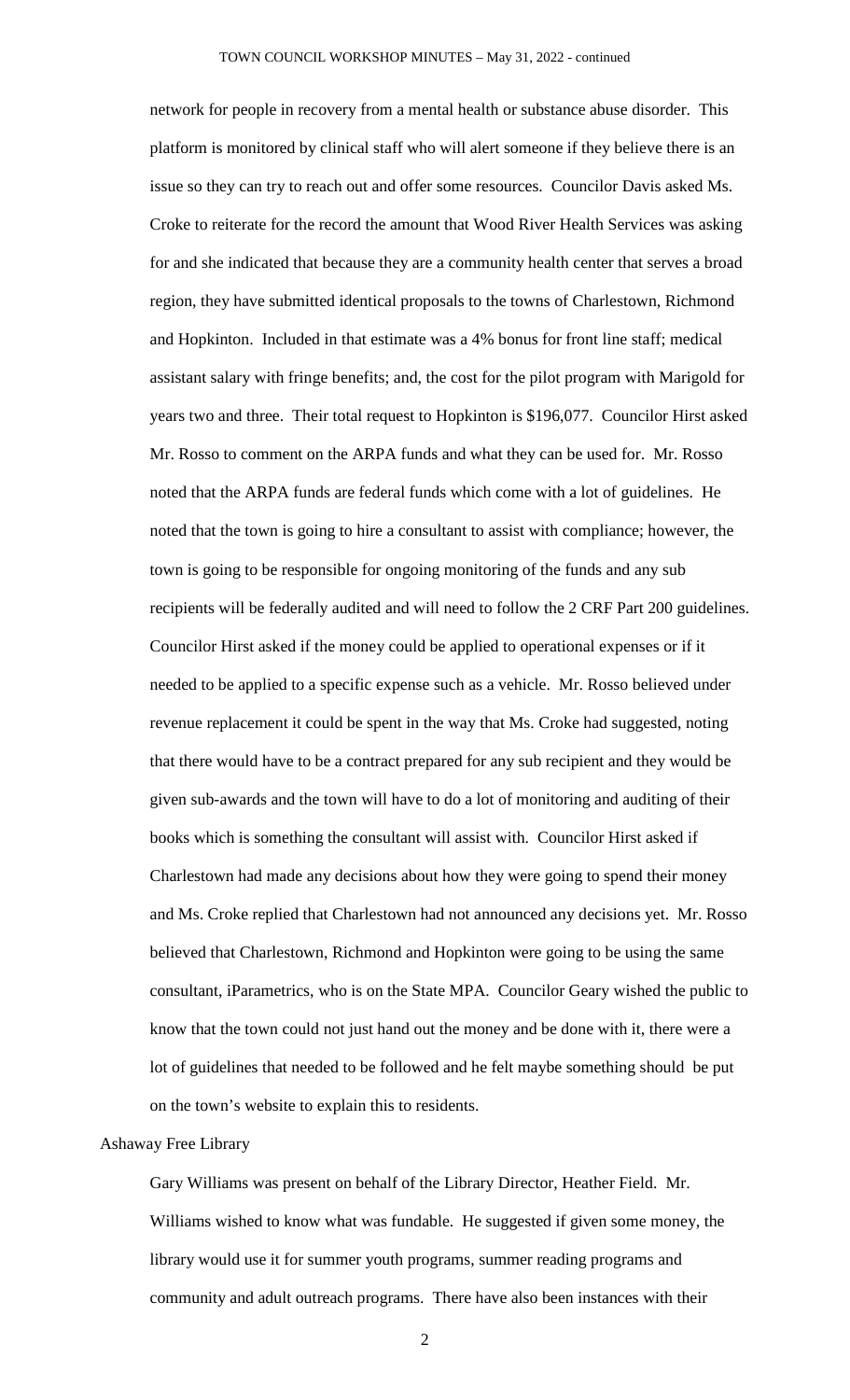gazebo, picnic tables and lights and they wished to purchase a security camera. They have been struggling to find staff and if there was a possibility to add to salaries or personal leave that employees do not have now, that would be appreciated. There are also residents who cannot get to the library and they would like to implement a once a week delivery system as well as purchase a scanner to digitize all of the paper in their archives. They would also like to give their basement a facelift and purchase programs for newspapers, genealogy and an outdoor drive-in for movies. Councilor Hirst explained that any money they may receive would be a one-shot deal. Mr. Rosso noted that the nonprofits can use the money for whatever they wish but agreed that this money should be used for a one-time expense and that was why the town was sticking to capital improvements which have been neglected for so long. Mr. Williams noted that the library director was looking for some direction and Mr. Rosso indicated that he could assist her with that.

### Maddie Potts Foundation

Dan Potts of 6 Fairway Drive, Richmond was present on behalf of the Maddie Potts Foundation. He noted that the Maddie Potts Foundation was a  $501(c)(3)$  nonprofit organization that was founded in November of 2017. He noted that the organization sponsors scholarships, facility upgrades, food drives and opportunities for people with disabilities when it comes to unified athletics. Their request is for \$83,333.33 which will be used for the construction increase on the Maddie Potts Memorial Field House and specifically be used to complete carpentry work, plumbing, electrical and the fire alarm system. Mr. Potts noted that the facility may be used as a part of an EMA evacuation response but once the facility is turned over to the school district it will be used at their disposal. He stated that they have raised \$900,000; however, COVID has increased their costs by \$400,000. Councilor Hirst indicated that he did not support giving money to the Maddie Potts Foundation and felt that this should be considered in the Chariho School budget next year for this will be an asset to the Chariho School District.

#### Ashaway Ambulance Association

Eric Perrin, Treasurer of Ashaway Ambulance Association was present. He noted that approximately six months ago he had presented the town with a list of things that they needed. They will take anything the town is willing to give them for they need to purchase power-load stretchers which are an automatic loading system into the back of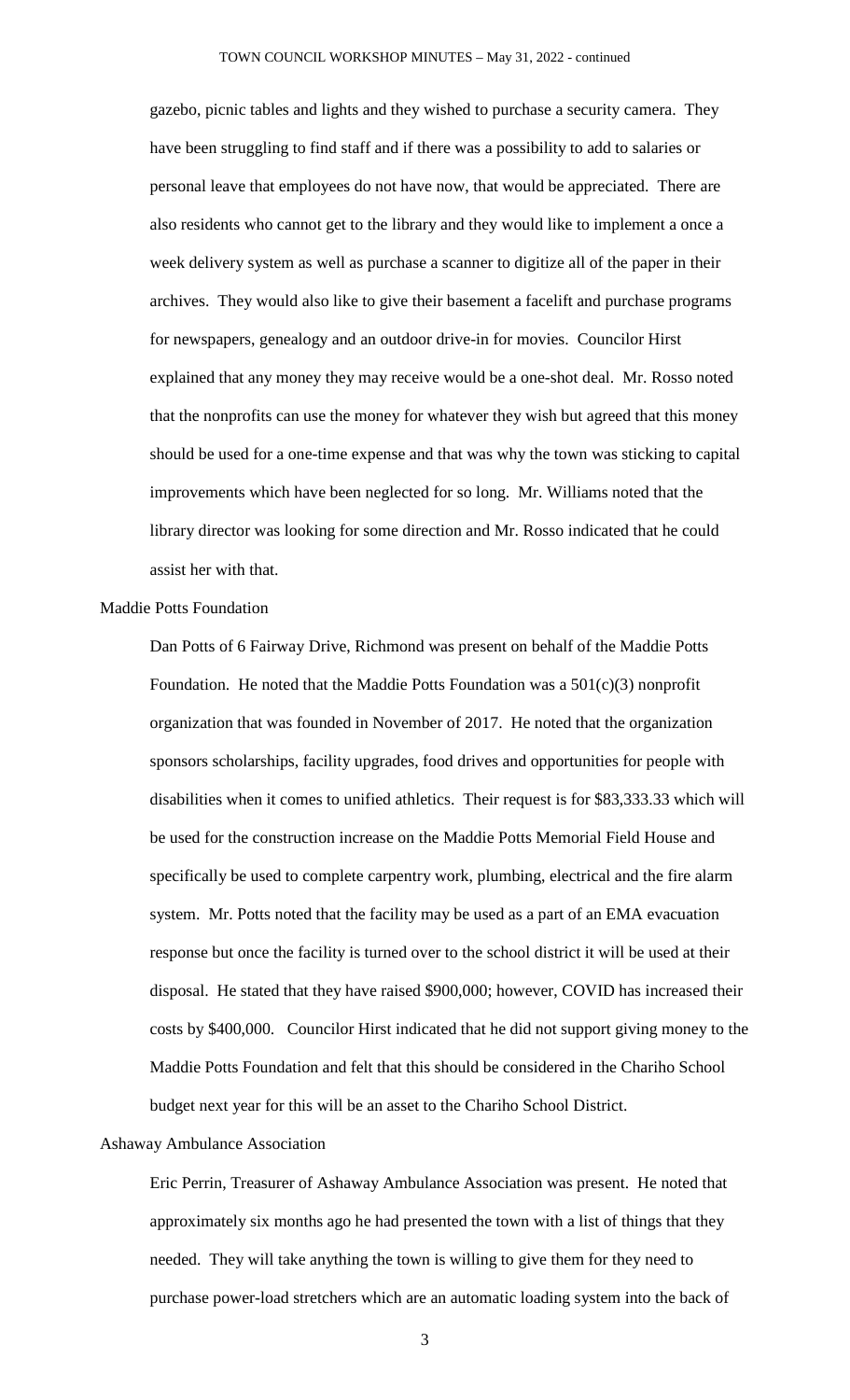their ambulances, one of which costs \$20,000. They also need a new Life Pack 15 heart monitor which costs \$35,000. Lastly, he noted that they could use a new ambulance which would cost \$280,000.

### Hope Valley/Wyoming Fire District

Chief Justin Lee of the Hope Valley/Wyoming Fire District wished to stress that the reason the town has received these ARPA monies was due to COVID. He advised that he had prepared a presentation asking for 6% of the ARPA money to be divided among the two ambulance companies and three fire districts; noting that he also has presented the same proposal to the Town of Richmond. He indicated that he had met with Senators Reed and Whitehouse, and they, along with Congressman Cicilline, are willing to provide the town with information on how this money can be spent. He did not feel that 6% was an excessive amount and he understood that DPW needs equipment; however, their volunteers were on the front line day after day when they did not have to be. Councilor Hirst questioned how they would spend the money and Chief Lee indicated that the ambulances need refrigerators for medications, they have equipment repairs, uniforms and state mandated equipment to purchase. Councilor Hirst noted that they could not expect this money every year. Mr. Rosso acknowledged that when he put together the list of projects for the town, he added in an amount for emergency services; the town has put themselves in a hole and neglected a lot of things and now they are trying to spread the money out equitably. Chief Lee understood Mr. Rosso's explanation but noted that the town has these funds because of COVID and he did not feel that 6% was asking a lot. Councilor Geary asked if Chief Lee had appeared before Richmond to present this request and he indicated that he had.

#### Hope Valley Ambulance

Patrick Hawkins, Treasurer of the Hope Valley Ambulance Squad wished to add that they were first responders during COVID and still are responding to calls relating to COVID. They also need to replace a monitor and they are looking into purchasing a new truck which will cost over \$300,000. It is also a Department of Health mandate that they install a power load stretcher in their ambulances.

#### Ashaway Ambulance Association

Mr. Perrin asked how much money the town received from the ARPA funds and Mr. Rosso answered \$2.4 Million Dollars. Mr. Perrin asked if there was a list of how the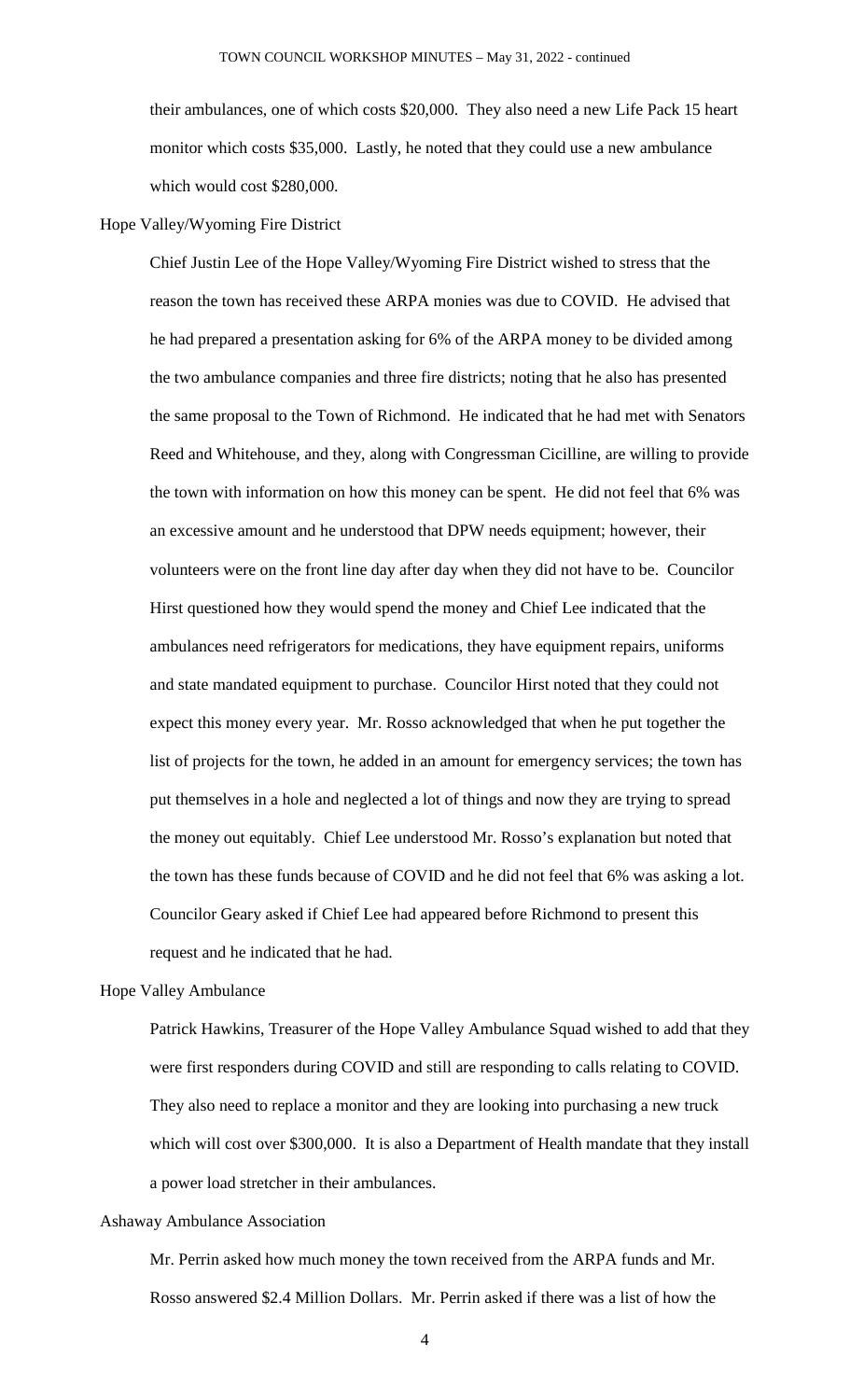town was suggesting they would allocate these funds and Mr. Rosso acknowledged that there was a proposed list which he believed was on the town's website. Mr. Perrin asked what they money has been spent on and Mr. Rosso indicated that nothing has been spent yet; the funds have been earmarked. Mr. Perrin asked how much money was allocated to the Public Works Department and Mr. Caswell suggested \$672,236. Mr. Perrin questioned whether someone had donated money to the town and Mr. Rosso replied that there was a probate case but he was unsure when the town would receive any funds. Mr. Perrin asked if the town had lost revenue due to COVID and Mr. Rosso answered absolutely; the recreation department was closed for almost two years; Municipal Court was closed and all of departments lost revenue, including the police department.

### Public Comment

Robert Greene of North Road asked Chief Lee if he was asking for 6% of the \$2.4 Million Dollars just for the Hope Valley emergency services and Chief Lee explained that he had included the three fire districts and two ambulance associations. Chief Lee noted that his figures suggested: Ashaway Ambulance receiving \$36,000; Ashaway Fire District receiving \$53,000; Hope Valley Ambulance receiving \$42,663; Hope Valley/Wyoming Fire District receiving \$80,969; and, Richmond Carolina Fire District receiving \$52,981 which was based on their last year's budgets. Chief Lee hoped that Richmond and Hopkinton would work together in paying these amounts.

Councilor Davis noted that they should schedule this matter for a decision at a future meeting and Councilor Geary indicated that first Mr. Rosso was to contact a consultant. Councilor Hirst asked to what extent the consultant would take input from elected officials, were they just going to make a report, for he was not inclined to support the Maddie Potts Foundation. Mr. Rosso indicated that they would not be involved in the project selection process at all; they will make sure that when the town spends its money the RFPs are put together properly, the expenses are being tracked properly, and we are compliant with the regulations. They will also try to find other funding that might be available. Chief Lee suggested that his recommendation would be that the Council put together whatever it was they wished to do and reach out to both our Senators and Congressmen who have many resources. He felt the money spent on a consultant could go to something for the town. Mr. Rosso felt that the Senators would not be providing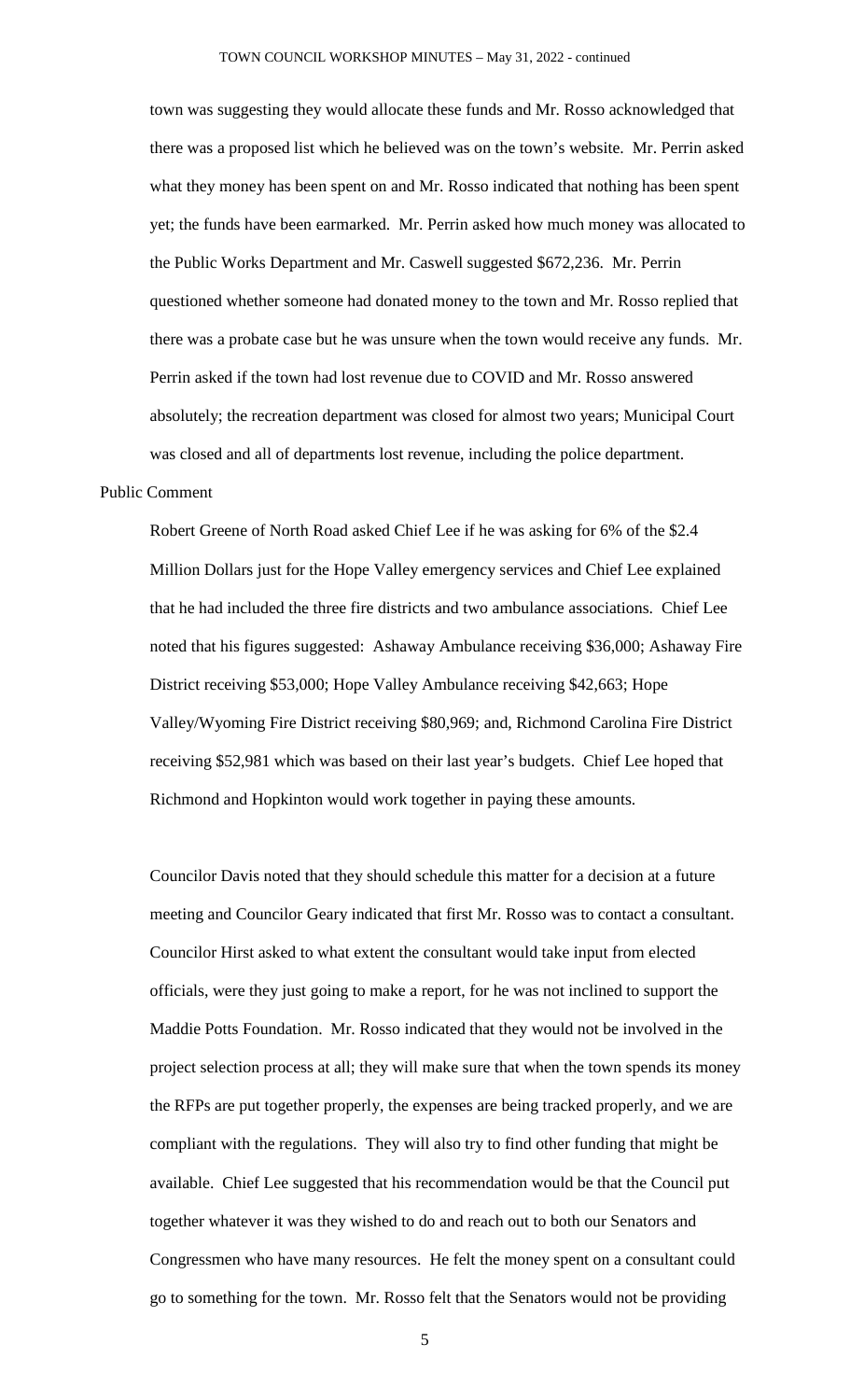auditors to audit sub recipients or be involved with compliance, such as writing RFPs that are compliant with federal spending. Councilor Geary noted that he did not want to wait another six months before the money is spent; he wished to wrap this up so that the next Council did not have to deal with it. Councilor Davis agreed with Councilor Geary. Mr. Rosso felt they could get the consultants going once they agree to that spending and there could be a pretty quick turn-around; however, the RFP process alone takes approximately two months. He also noted that there is a delay of a year or more for purchasing equipment. Councilor Davis felt they all agreed with the proposed list that Mr. Rosso had prepared at their last meeting and she was ready to vote on that. Councilor Hirst wished everyone to realize that this was a one-time gift and they would not be receiving the same next year. Councilor Marvel believed they should take another look at the full list and prioritize that list with: (1) services for items that ensure the health and safety of the residents; (2) direct services; and, (3) indirect services, which Councilor Geary agreed with. Councilor Hirst hoped to do a little more with the police, Department of Public Works and other town agencies. Town government has taken a hit and we have a chance to take a stand for the Town of Hopkinton and he would like to see the town be taken care of.

Nick Vetelino, Chief of the Ashaway Ambulance asked Mr. Rosso if he knew how much ARPA money the Town of Charlestown received and Mr. Rosso guessed that it was approximately the same. Mr. Rosso noted that he had spoken with Charlestown who is in a different position financially with their mill rate being half of what Richmond and Hopkinton is and he was made aware that they were going to give a majority of their ARPA funds to nonprofits because their CIP budget is higher than a Million Dollars. They are not under the same financial constraints as Richmond and Hopkinton. Mr. Vetelino asked the Council to look and see if there was any more funding that could go towards public safety. Councilor Geary asked if there was any grant money or federal funding to assist the ambulance associations with purchasing the required power load stretchers and Mr. Vetelino indicated there was a countrywide AFG grant which receives thousands of applications. Mr. Vetelino explained the two types of power load stretchers with one costing more than \$50,000 and the other costing \$20,000. Chief Lee wished to reiterate that he believed the 6% he was asking for was very reasonable. Councilor Davis